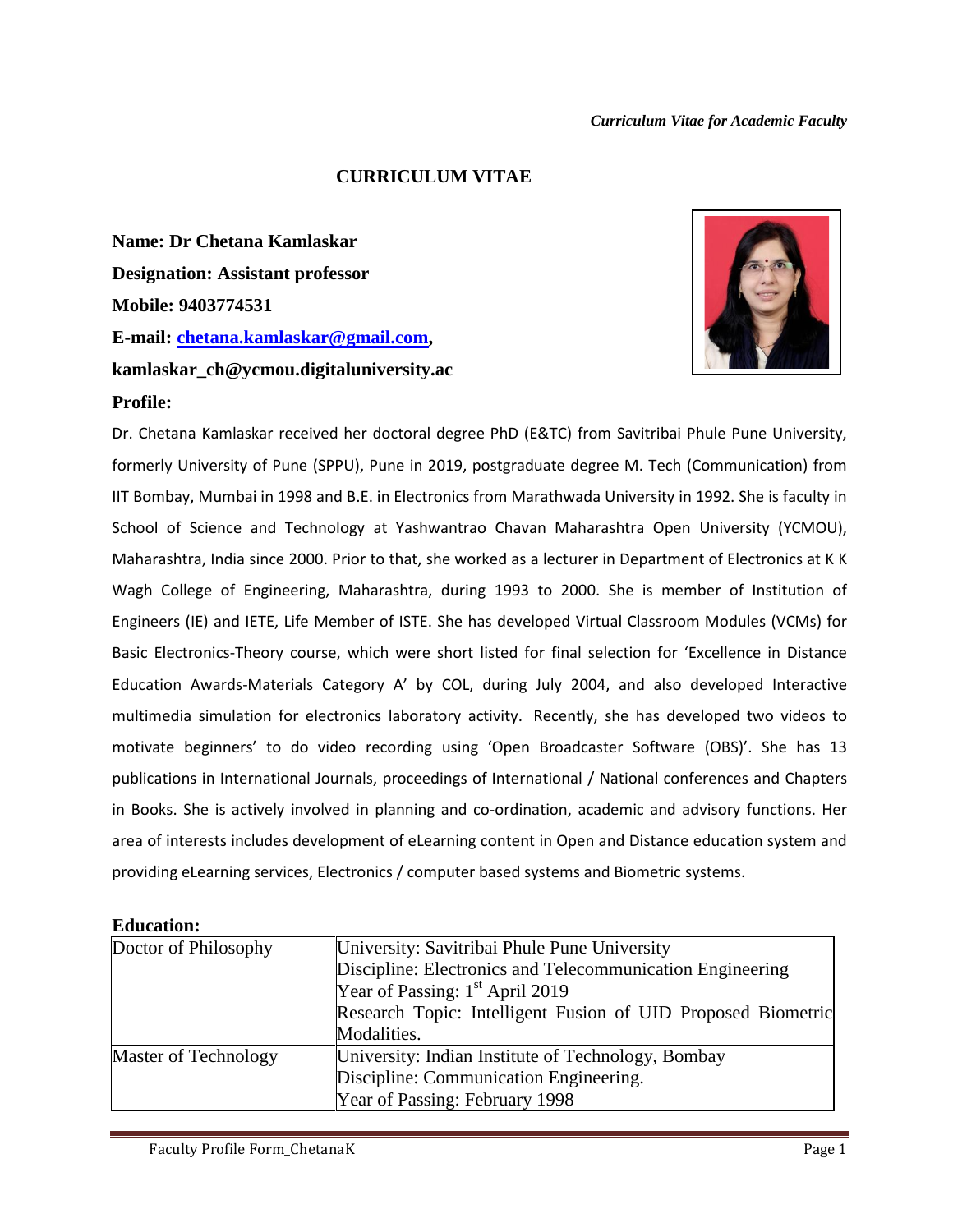|                | Research / Dissertation Topic: Testing of Telecommunication |
|----------------|-------------------------------------------------------------|
|                | System                                                      |
| Bachelor<br>of | Electronics University: Marathwada University               |
| Engineering    | Year of Passing: July 1992                                  |

# **Work Experience:**

| Position held                                          | Name of the                                                | Duration        |                 | Responsibilities |                                                      |
|--------------------------------------------------------|------------------------------------------------------------|-----------------|-----------------|------------------|------------------------------------------------------|
|                                                        | Organization or                                            | From            | To              | Year             | Performed                                            |
| Regular (Permanent)<br>Lecturer/Assistant<br>professor | YCMOU, Nashik                                              | <b>Nov 2000</b> | Till date       | 20               | Academic Prog.<br>Develop, Imple and<br>Coordination |
| Lecturer                                               | Regular(Permanent)   K.K. Wagh college of<br>Engg., Nashik | Oct 1994        | <b>Nov 2000</b> | 6                | Teaching                                             |
| Visiting lecturer                                      | K.K. Wagh college of<br>Nashik<br>Engg.,                   | Aug 1993        | Oct 1994        |                  | Teaching/<br>Academic Activity                       |

### **Publications:**

|                | Title of the Research Paper / Name of the<br>SN Books / Title of Chapter in the Book /<br>Policy Documents etc                                                                                                                                                     | Name of the Journal / Publisher                                                                                                    | Year<br>of<br>Publication |
|----------------|--------------------------------------------------------------------------------------------------------------------------------------------------------------------------------------------------------------------------------------------------------------------|------------------------------------------------------------------------------------------------------------------------------------|---------------------------|
| 1              | Multimodal System<br>Framework<br>Feature Level Fusion based on CCA with <i>Publisher: IEEE</i><br><b>SVM Classifier</b>                                                                                                                                           | for Published in: 2020 IEEE-HYDCON<br><b>ISBN:INSPEC Accession Number:</b><br>20132629, DOI:10.1109/HYDCON<br>48903.2020.9242785   | Sept 2020                 |
| $\overline{c}$ | Canonical Correlation<br>Novel<br>Based Feature Level Fusion Algorithm for American Scientific Publishers<br>Multimodal Recognition in Biometric ISSN: 1546-198X (Print): EISSN:<br><b>Sensor Systems</b>                                                          | Analysis Sensor Letters,<br>1546-1971 (Online)                                                                                     | Jan 2019                  |
| 3              | "Emerging Trends in Skill-Based <i>IGI Global Publication</i><br>Education With MLearning and ERP" allSBN: 9781522526247 (hardcover)<br>chapter in book 'Optimizing Open and ISBN: 9781522526254 (ebook)<br>Distance Learning in Higher Education<br>Institutions' |                                                                                                                                    | June 2017                 |
| $\overline{4}$ | Design and Delivery of Online Courses in Turkish Online Journal of Distance April 2015<br><b>YCMOU</b>                                                                                                                                                             | Education-TOJDE, ISSN 1302-6488                                                                                                    |                           |
| 5              | Simulation<br><b>Book</b><br>"Interactive<br>on<br>Electronics Engineering"                                                                                                                                                                                        | for LAP Lambert Academic Publishing, Dec 2012<br>Germany, ISBN: 978-3-8465-2244-                                                   |                           |
| 6              | Experiences of SCORM Implementation <i>Proceedings of the 17th IDEA</i> April 2012<br>for Engineering Drawing Course Content <i>Annual Conference</i><br>at YCMOU                                                                                                  | 2012<br>in<br>collaboration with Yashwantrao<br>Maharashtra<br>Chavan<br>Open<br>University, at Nashik during 17-19<br>April, 2012 |                           |
| 7              | "Sinusoidal Oscillator" – a chapter available on WikiEducator                                                                                                                                                                                                      |                                                                                                                                    | Sept 2008                 |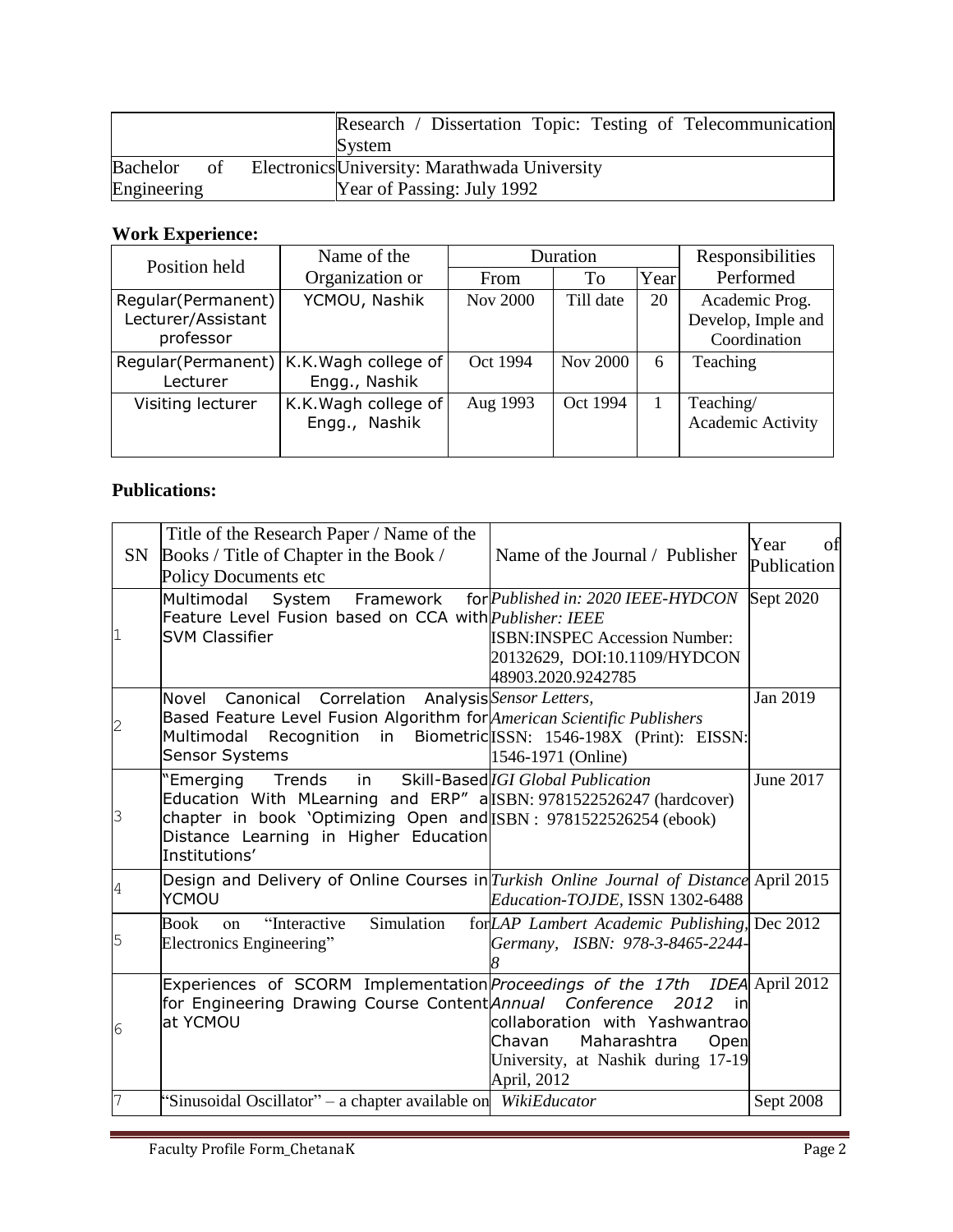|                | Wikieducator                                                                                                                                                                                 |                                                                                                                                                     |                        |
|----------------|----------------------------------------------------------------------------------------------------------------------------------------------------------------------------------------------|-----------------------------------------------------------------------------------------------------------------------------------------------------|------------------------|
| 8              | Assessing Effectiveness Of Interactive Turkish Online Journal of Distance January<br>Electronics Lab Simulation: Learner's Education-TOJDE, (ISSN 1302-2009<br>Perspective                   | 6488)                                                                                                                                               |                        |
| $\overline{9}$ | Multimedia Simulation for Electronics Asian<br>Laboratory Activity in India                                                                                                                  | Journal of DistanceDec<br>Education, Asian J D E, (ISSN2007<br>1347-9008)                                                                           |                        |
| 10             | Virtual Classroom Modules for Basiclnternational<br>Course at YCMOU:<br>Electronics<br>Overview                                                                                              | Journal<br>An <i>Instructional</i><br>Technology<br>Distance Learning,<br>(ISSN 1550-6908)                                                          | ofAugust<br>and 2007   |
| 11             | Development and Evaluation of an <i>lnternational</i><br>Interactive Multimedia Simulation on <i>Instructional</i><br>Electronics Lab Activity: Wien Bridge Distance Learning,<br>Oscillator | Journal<br>Technology<br>(ISSN 1550-6908)                                                                                                           | $of$ March<br>and 2007 |
| 12             | Editor (English Version) for MAT002: YCMOU, ISBN:81-8055-149-0<br>All,<br><b>Mathematics</b><br>for<br>Textbook,<br>Preparatory course offered by YCMOU                                      |                                                                                                                                                     | Feb 2005               |
| 13             | Virtual Classroom Module: A Learning <i>Proceedings of the 10<sup>th</sup> Annual</i> Feb 2003<br>Tool                                                                                       | <b>IDFA</b><br>2003<br>Conference<br>organized by Indian Distance<br>Education Association (IDEA),<br>2003<br>26-28 Feb<br>during<br>- at<br>Mysore |                        |

## **Membership of Professional Body / Statutory Body (Internal & External):**

| SN | Membership of Professional Body /<br><b>Statutory Body</b>                     | Name of Statutory Body /<br>Institution                                      | Period        |
|----|--------------------------------------------------------------------------------|------------------------------------------------------------------------------|---------------|
|    | Associate Member of The Institution<br>of Engineers (IE)                       | The Institution of Engineers<br>(India)                                      | 28 April 2000 |
|    | Life Member of ISTE                                                            | The Indian Society for<br><b>Technical Education (ISTE)</b>                  | 1999          |
| 3  | Member of IETE                                                                 | The Institution of Electronics<br>and Telecommunications<br>Engineers (IETE) | 28 July 1999  |
| 4  | Committee Member of IETE                                                       | IETE, Nashik                                                                 | 2005-2007     |
| 5  | Editorial Member of Sanvad Patrika                                             | <b>YCMOU</b>                                                                 | 2011          |
| 6  | Member of Academic Council                                                     | <b>YCMOU</b>                                                                 | 2008-2011     |
|    | Member of Planning Board                                                       | <b>YCMOU</b>                                                                 |               |
| 8  | Member of School Council: School<br>of Architecture, Science and<br>Technology | <b>YCMOU</b>                                                                 | Since 2000    |
| 9  | Member of Programme Advisory<br>Committee (PAC)                                | YCMOU                                                                        | Since 2000    |